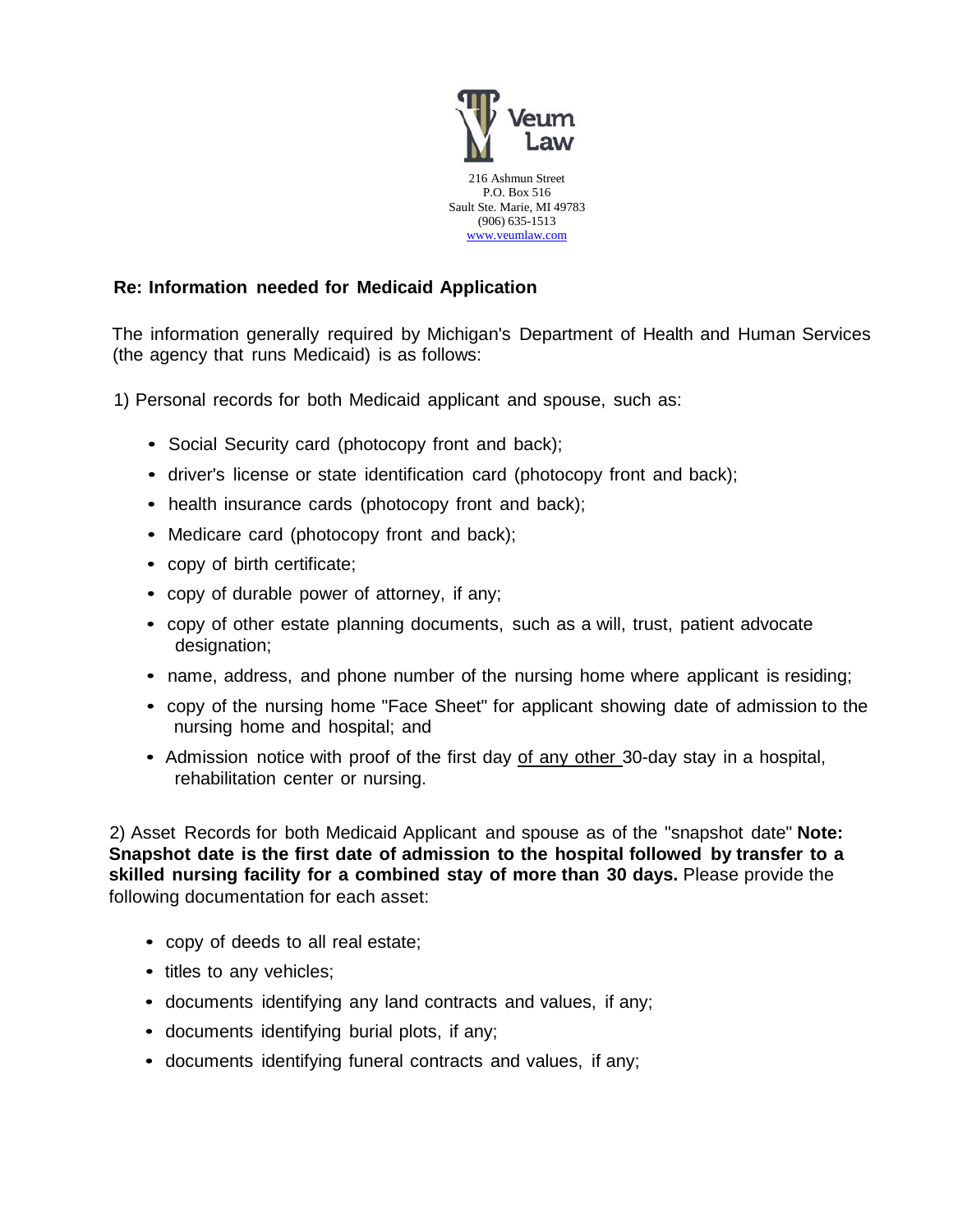- bank statements (checking, savings, money market, or CD) for the most recent month and ongoing bank statements reflecting balances so that we can calculate values as of the date of admission and approximately 30 days afterwards;
- copies of all life insurance policies (account numbers, addresses, and phone numbers) and the cash surrender values of these policies for the most recent month, so that we can calculate values as of the date of admission and approximately 30 days afterwards;
- copies of all stock certificates, annuities, IRAs, or mutual funds (account numbers, addresses, and phone numbers) and the cash surrender values of these accounts, for the most recent month, so that we can calculate values as of the date of admission and approximately 30 days afterwards; and
- copies of all saving bonds and the cash surrender values of these accounts for the most recent month, so that we can calculate values as of the date of admission and approximately 30 days afterwards.

3) Current Asset Records for both Medicaid Applicant and spouse. Assets include those mentioned in part 2), above.

4) Income records for both Medicaid applicant and spouse, such as:

- evidence of Social Security or Supplemental Security income (copy of a check or a Social Security benefits letter); and
- evidence of pension, such as a statement from former employers

5) Household expenses for both Medicaid applicant and spouse, such as:

- copy of current mortgage statement;
- property tax statement for your home for the past year (summer and winter taxes);
- copy of rent or lot statement;
- homeowners insurance statement;
- current bills or receipts for gas and electric;
- health or medical insurance premium statements; and
- long term care insurance policy, if any.